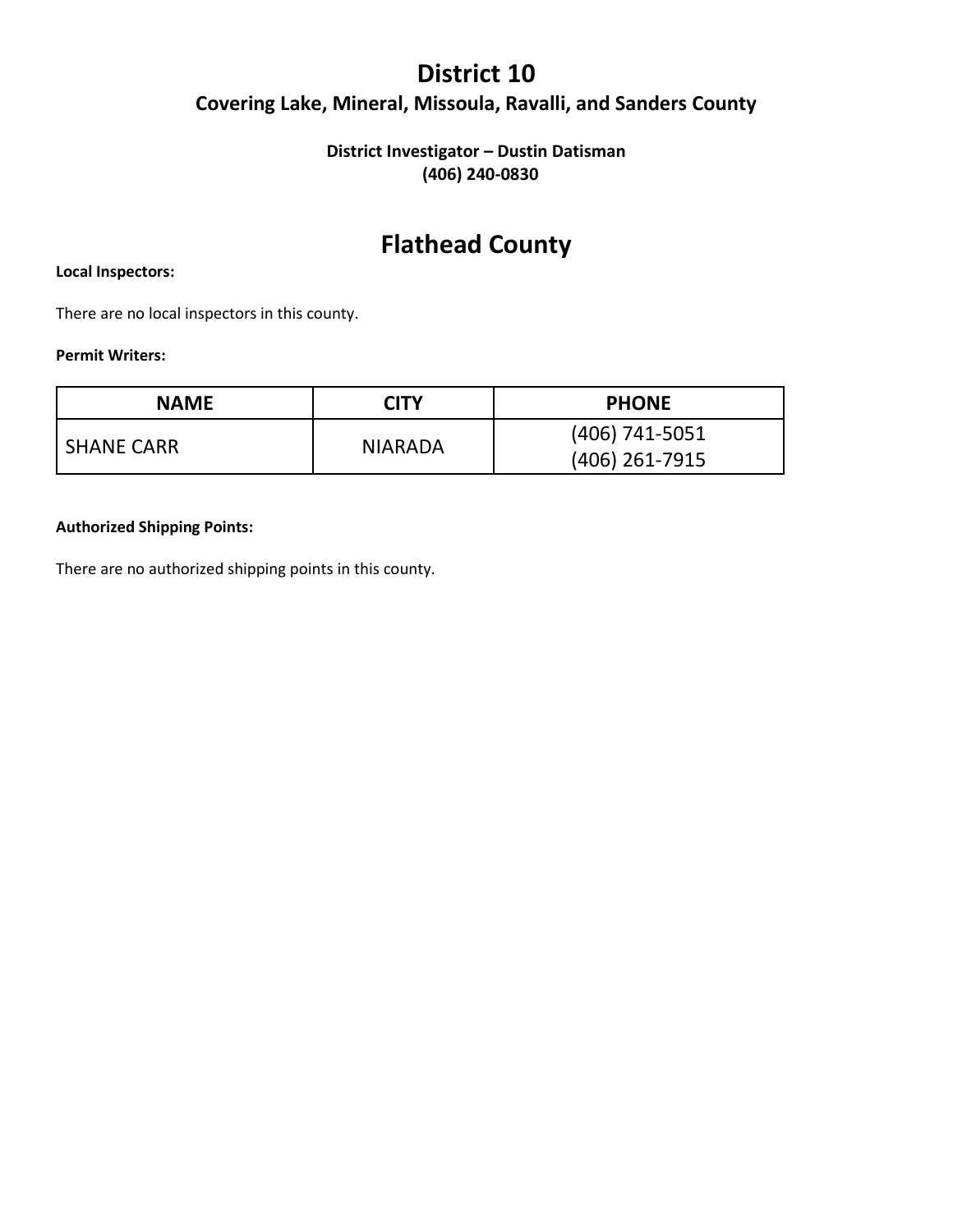# **Lake County**

## **Local Inspectors:**

| <b>FIRST NAME</b> | <b>LAST NAME</b> | <b>CODE</b> | <b>CITY</b>  | <b>PHONE #1</b> | <b>PHONE #2</b> |
|-------------------|------------------|-------------|--------------|-----------------|-----------------|
| <b>HEATHER</b>    | <b>DUNNING</b>   | 1519        | <b>ARLEE</b> |                 | (406) 396-2211  |
| <b>KELSEY</b>     | <b>BAILEY</b>    | 1503        | <b>ARLEE</b> | (406) 740-1271  |                 |

**Permit Writers:**

| <b>NAME</b>             | <b>CITY</b>    | <b>PHONE</b>   |
|-------------------------|----------------|----------------|
| <b>DREW HENDRICKSON</b> | <b>ARLEE</b>   |                |
| <b>WILSON FOODS</b>     | <b>ARLEE</b>   | (406) 726-7777 |
| 93 FEEDS                |                | (406) 726-2166 |
| <b>SHANE CARR</b>       | <b>NIARADA</b> | (406) 741-5051 |
|                         |                | (406) 261-7915 |

## **Authorized Shipping Points:**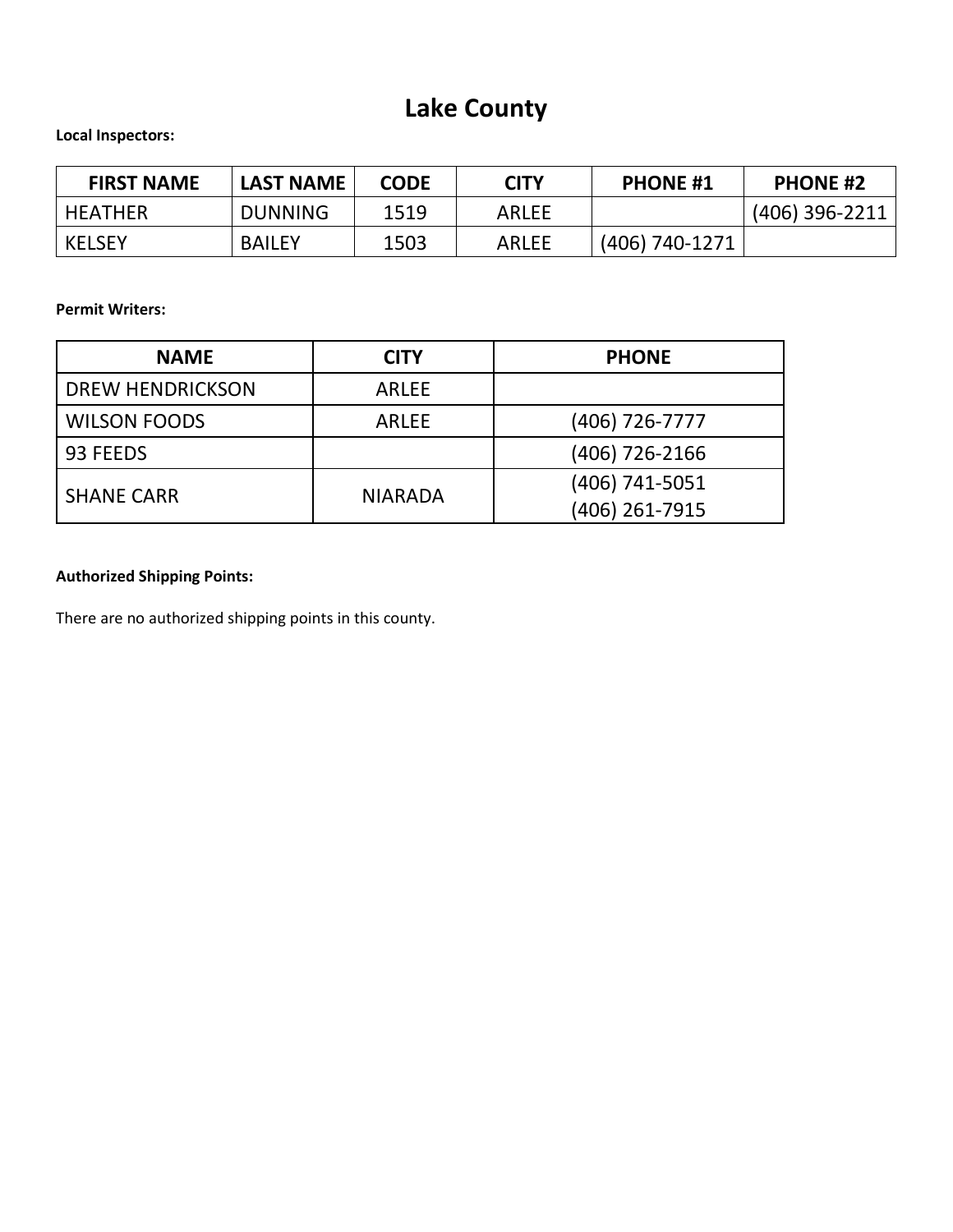# **Mineral County**

## **Local Inspectors:**

| <b>FIRST NAME</b>                | <b>LAST NAME</b> | <b>CODE</b> | CITY            | <b>PHONE #1</b> | <b>PHONE #2</b> |
|----------------------------------|------------------|-------------|-----------------|-----------------|-----------------|
| <b>TOM &amp; JOANN   HEACOCK</b> |                  | 5403        | <b>ST REGIS</b> |                 | (406) 649-2715  |
| <b>GARY</b>                      | <b>CHAMBERS</b>  | 5406        | <b>SUPERIOR</b> |                 | (406) 822-4050  |

#### **Permit Writers:**

| <b>NAME</b>            | <b>CITY</b>     | <b>PHONE</b>   |
|------------------------|-----------------|----------------|
| <b>VALLEY GROCERY</b>  | <b>ALBERTON</b> | (406) 722-9924 |
| SHERIFF OFC MINERAL CO | <b>SUPERIOR</b> | (406) 822-4861 |

## **Authorized Shipping Points:**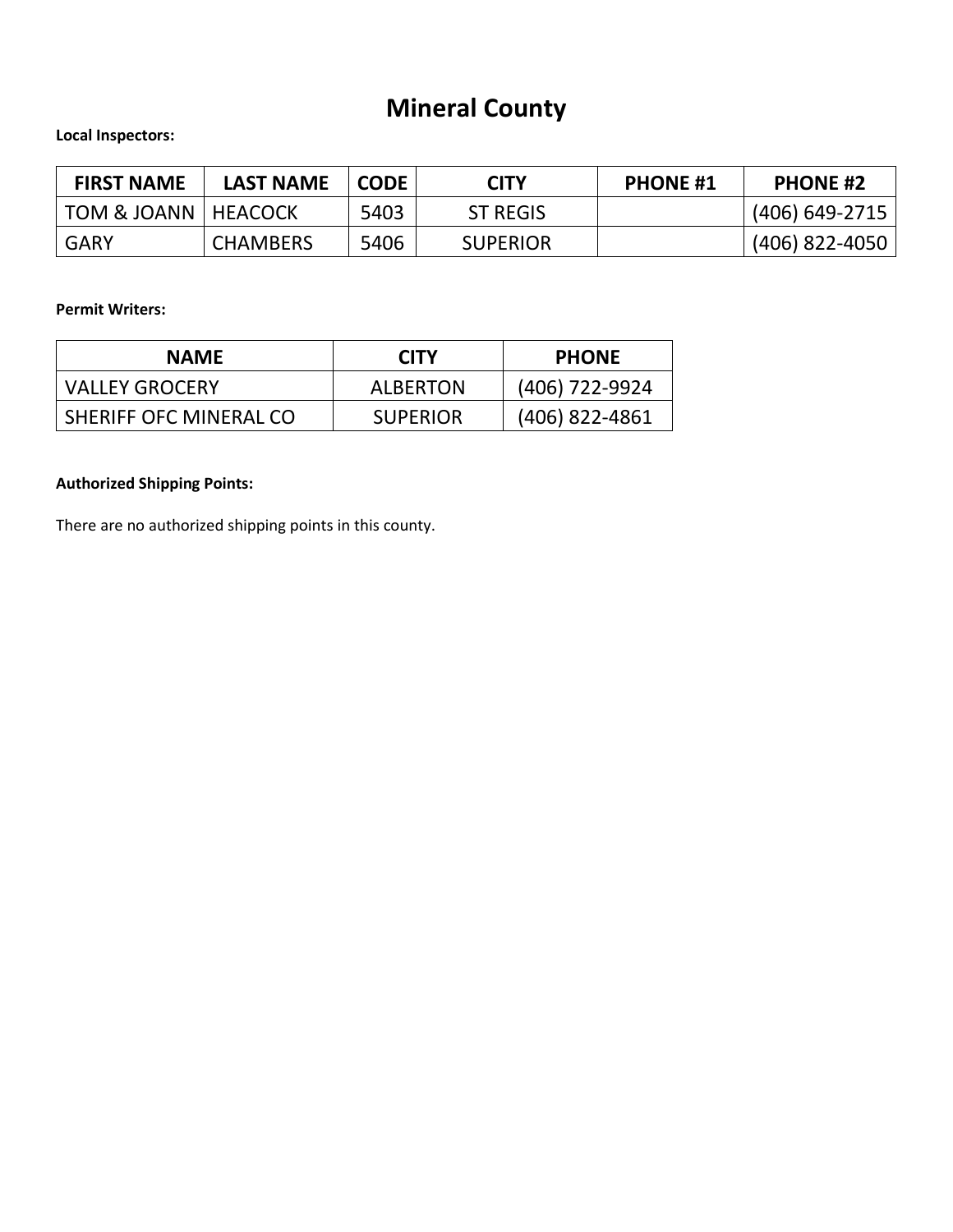## **Missoula County**

#### **Local Inspectors:**

| <b>FIRST NAME</b>      | <b>LAST NAME</b>  | <b>CODE</b> | <b>CITY</b>        | <b>PHONE #1</b> | <b>PHONE #2</b> |
|------------------------|-------------------|-------------|--------------------|-----------------|-----------------|
| <b>JOE</b>             | <b>BOYER</b>      | 0402        | <b>FRENCHTOWN</b>  |                 | (406) 626-5744  |
| <b>TIM</b>             | <b>COLE</b>       | 0408        | <b>HUSON</b>       |                 | (406) 626-0224  |
| <b>DOUG &amp; DANA</b> | <b>KOPP</b>       | 0410        | <b>CLINTON</b>     |                 | (406) 258-6469  |
| <b>DENNIS</b>          | <b>DREYER</b>     | 0411        | <b>SEELEY LAKE</b> | (406) 677-2972  |                 |
| <b>JAN</b>             | <b>GUELFF</b>     | 0412        | <b>SEELEY LAKE</b> |                 | (406) 677-3103  |
| <b>JOHN</b>            | <b>WAREHIME</b>   | 0413        | <b>BONNER</b>      |                 | (406) 244-5526  |
| <b>SIGRID</b>          | ANDERS-OLSON      | 0414        | <b>POTOMAC</b>     |                 | (406) 244-3621  |
| <b>DICK</b>            | <b>RICHARDSON</b> | 0403        | <b>MISSOULA</b>    | (406) 360-0165  |                 |
| <b>SHEA</b>            | <b>MILLER</b>     | 0405        | <b>MISSOULA</b>    | (406) 544-6238  |                 |

### **Permit Writers:**

| <b>NAME</b>            | <b>CITY</b>      | <b>PHONE</b> |
|------------------------|------------------|--------------|
| <b>GARY HEWITT</b>     | MISSOULA         |              |
| <b>STONEY'S CORNER</b> | <b>GREENOUGH</b> |              |

## **Authorized Shipping Points:**

| <b>NAME</b>                 | CITY            | <b>PHONE</b> |
|-----------------------------|-----------------|--------------|
| MISSOULA LIVESTOCK EXCHANGE | <b>MISSOULA</b> |              |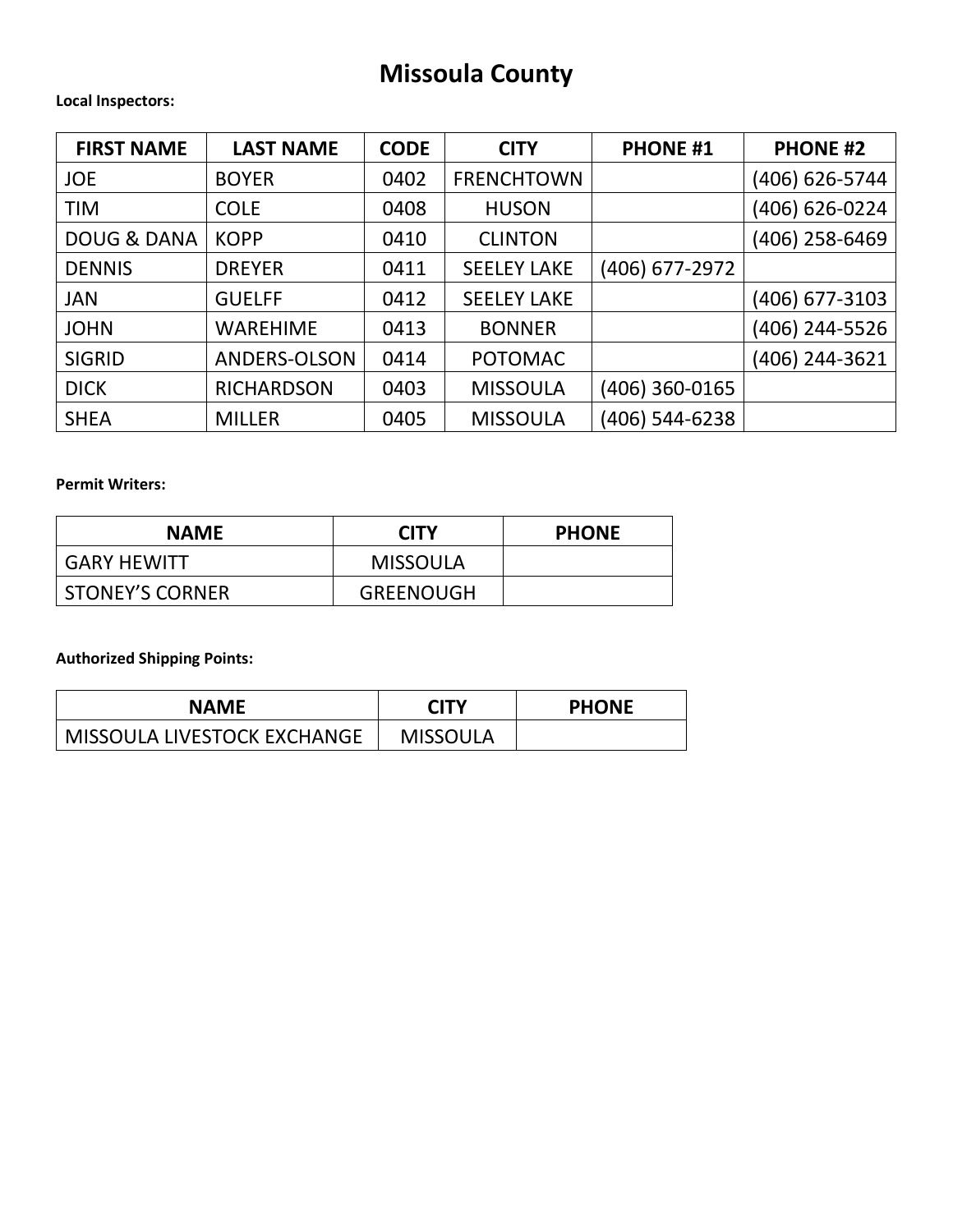## **Ravalli County**

### **Local Inspectors:**

| <b>FIRST NAME</b>        | <b>LAST NAME</b> | <b>CODE</b> | <b>CITY</b>         | <b>PHONE #1</b>  | <b>PHONE #2</b>  |
|--------------------------|------------------|-------------|---------------------|------------------|------------------|
| <b>JIM &amp; MARILYN</b> | <b>STROMBERG</b> | 1310        | <b>STEVENSVILLE</b> |                  | (406) 777-2331   |
| <b>HELEN</b>             | <b>EDEN</b>      | 1312        | <b>CORVALLIS</b>    | $(307)$ 689-4013 |                  |
| <b>ROBIN &amp; JODY</b>  | <b>HOOD</b>      | 1313        | <b>VICTOR</b>       |                  | (406) 642-3678   |
| <b>RON</b>               | <b>HOLTON</b>    | 1309        | <b>HAMILTON</b>     | $(406)$ 360-5130 | $(406)$ 363-4142 |

**Permit Writers:**

| <b>NAME</b>                    | <b>CITY</b>         | <b>PHONE</b>   |
|--------------------------------|---------------------|----------------|
| <b>LARRY &amp; CATHY ALLEN</b> | <b>CORVALLIS</b>    | (406) 276-3332 |
| <b>OLES'S SERVICE</b>          | <b>STEVENSVILLE</b> | (406) 777-1179 |
| <b>TERRY-BERNICE BERGREN</b>   | <b>DARBY</b>        | (406) 821-3169 |
| <b>WILD RIVER STORE</b>        | <b>FLORENCE</b>     | (406) 273-9993 |

**Authorized Shipping Points:**

| <b>NAME</b>          | <b>CITY</b>     | <b>PHONE</b> |
|----------------------|-----------------|--------------|
| <b>HAMILTON PACK</b> | <b>HAMILTON</b> |              |